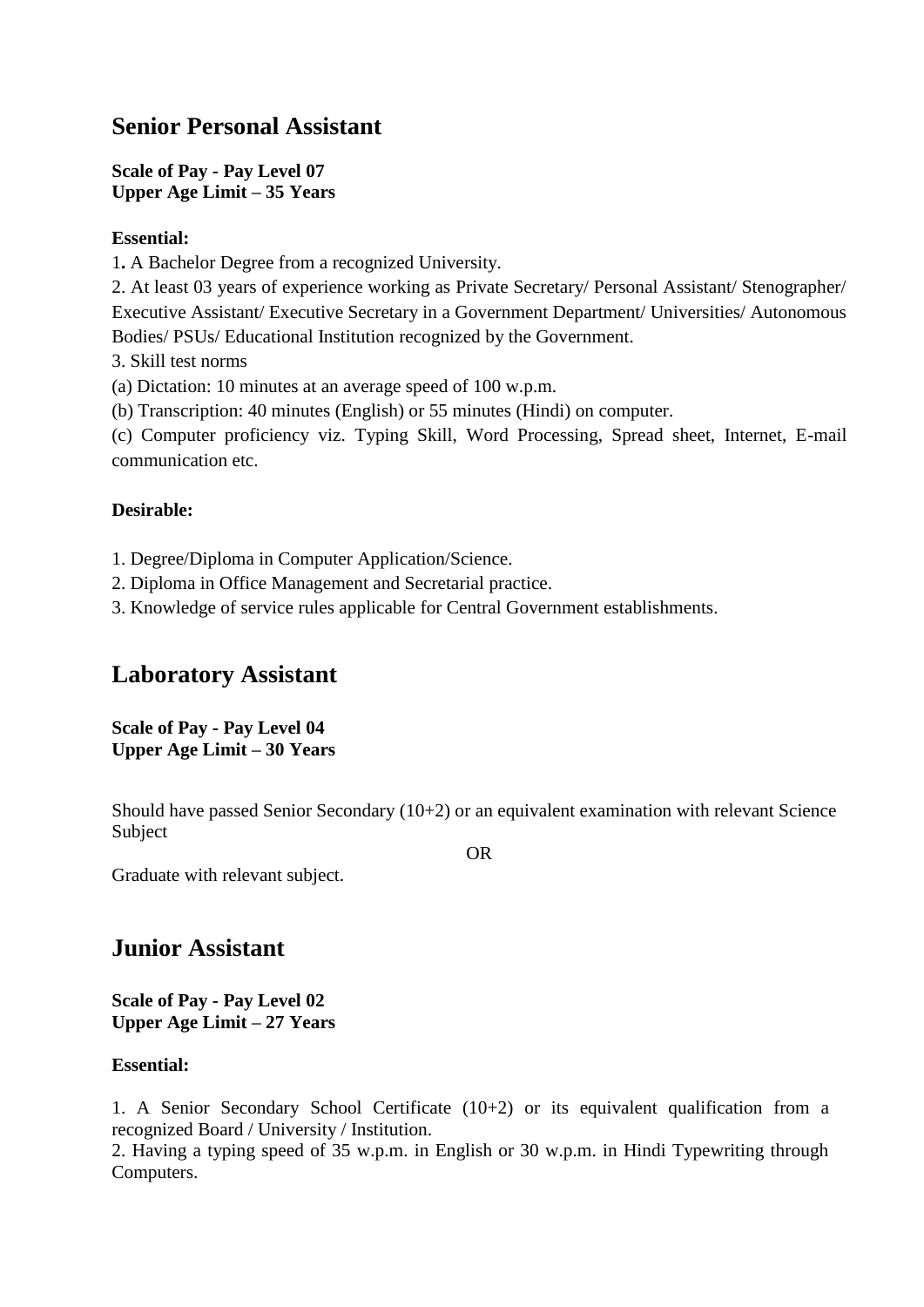# **Library Attendant**

**Scale of Pay - Pay Level 01 Upper Age Limit – 30 Years**

## **Essential:**

1. Passed 10th or equivalent examination from any State Education Board or Government recognized Institution.

2. Certificate in Library Science/Library & Information Science from a recognized Institution.

## **Desirable:**

Computer as a subject at Secondary level or Basic course in Computers from any Institution.

# **Laboratory Attendant**

**Scale of Pay - Pay Level 01 Upper Age Limit – 30 Years**

## **Essential:**

Should have passed  $10<sup>th</sup>$  or an equivalent examination with science subjects from recognized board.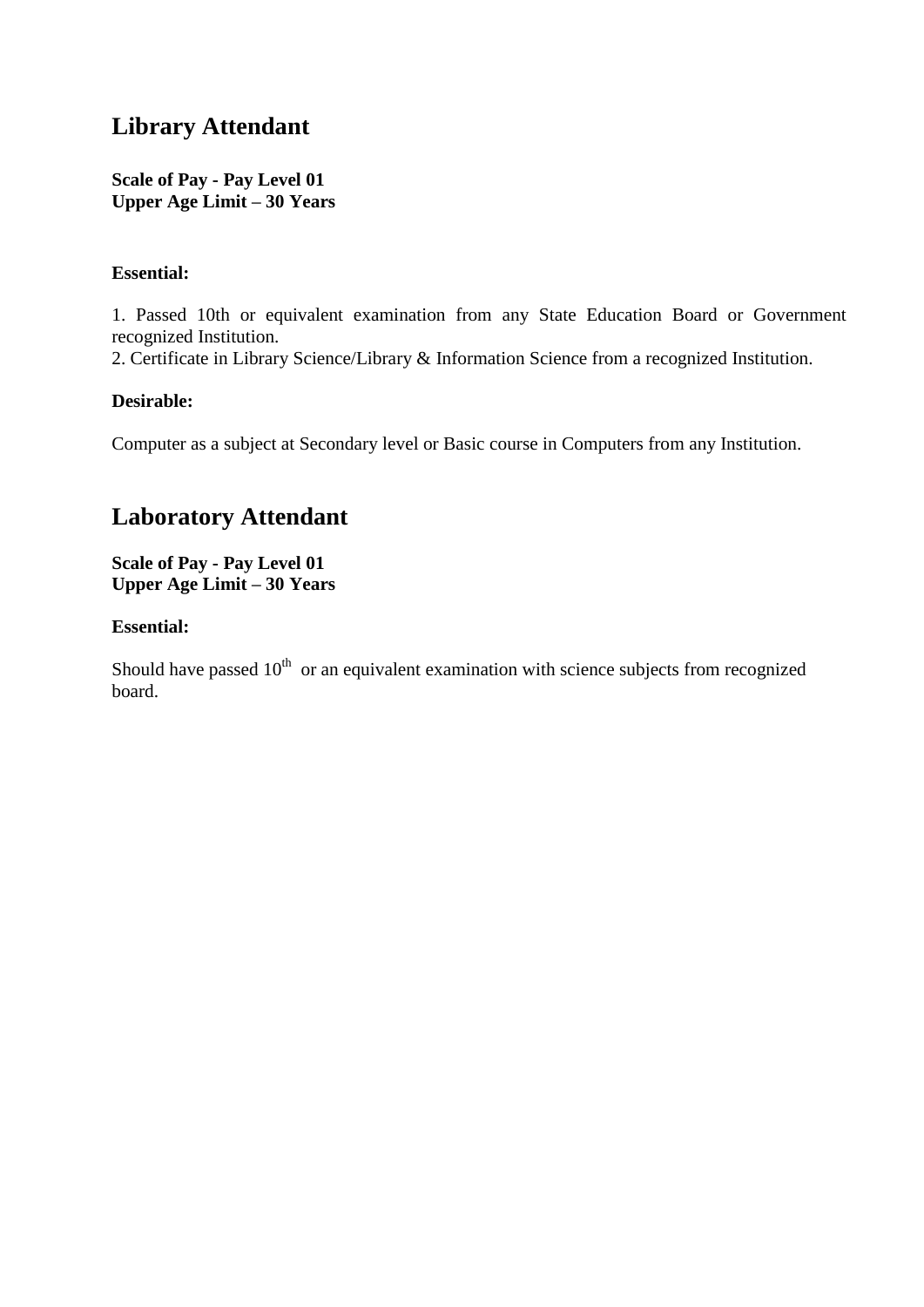# **Scheme of Examination for Direct Recruitment for the post of Senior Personal Assistant**

### **Scheme of the Examination:**

|                   | Type of Examination                    | Time:               | Max. marks:              |
|-------------------|----------------------------------------|---------------------|--------------------------|
| Paper-I           | MCQ Type                               | $2 \text{ hours}^*$ | 300 marks                |
|                   |                                        |                     | $(150$ questions)        |
| Paper-II          | Descriptive Type                       | 3 hours*            | 200 marks                |
| <b>Skill Test</b> | Skills pertaining to subject matter of | Time:               | The test will be of 50   |
|                   | the concerned post would be assessed.  | $1/2$ hrs.          | marks. To qualify the    |
|                   | (The manner in which the skills are to |                     | candidate should obtain  |
|                   | be assessed may be determined by the   |                     | 25 marks.                |
|                   | examiner/ group of examiners           |                     | This will however<br>be  |
|                   | appointed for the purpose)             |                     | in<br>only be qualifying |
|                   |                                        |                     | nature.                  |
|                   | 500<br><b>Total Marks</b>              |                     |                          |

\*15 minutes extra per hour would be given to Visually Handicapped, Cerebral Palsy candidatesor similarly placed candidates from PwBD category.

### **B. Test components**:

|         |                                                                | <b>DURATION</b>            | 2 hours      |
|---------|----------------------------------------------------------------|----------------------------|--------------|
| Paper-I | <b>TEST COMPONENTS</b>                                         | NO. OF<br><b>QUESTIONS</b> | <b>MARKS</b> |
| (i)     | Questions pertaining to specific area of<br>the post concerned | 50                         | 100          |
| (ii)    | <b>General Awareness</b>                                       | 25                         | 50           |
| (iii)   | <b>Reasoning Ability</b>                                       | 25                         | 50           |
| (iv)    | <b>Mathematical Ability</b>                                    | 25                         | 50           |
| (v)     | Test of Language English or Hindi                              | 25                         | 50           |
|         | <b>TOTAL</b>                                                   | 150                        | 300          |

|          | <b>TEST COMPONENTS</b> | <b>DURATION</b><br>: 3 hours |  |  |  |
|----------|------------------------|------------------------------|--|--|--|
|          |                        | <b>MARKS</b>                 |  |  |  |
| Paper-II | Descriptive Type       | 200                          |  |  |  |
|          | <b>TOTAL</b>           | 200                          |  |  |  |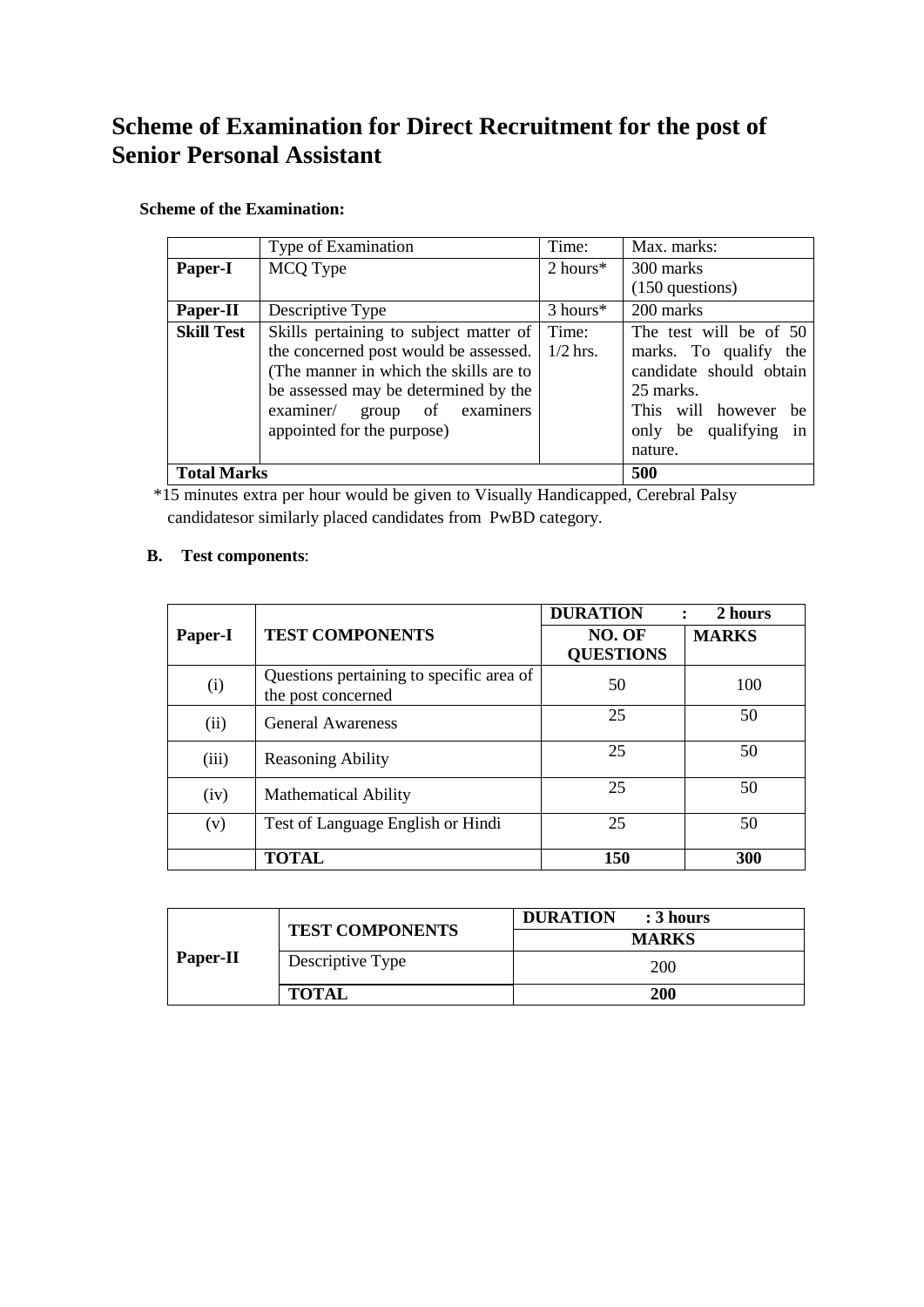#### **C. Syllabus**:

**Paper - I:**

- **(i) Questions pertaining to specific area of the post concerned:** The questions will pertain tothe specific area/skill of the post concerned. For instance for the post of Assistant Manager, questions will be asked from Hotel Management, for Legal Assistant – questions on Law, for Engineer – questions on Engineering etc.
- **(ii) General Awareness:** Questions will be designed to test the ability of the candidate's General Awareness of the environment and its relevance to the society. The questions will also be designed to test knowledge of the current events and of such matters of everyday observation as may be expected of an educated person. The test will include questions relating to India and her neighboring countries, especially pertaining to History, Indian Polity & Constitution, Art & Culture, Geography, Economics, General Policy, Science & Scientific Research, National/International Organizations /Institutions, events etc.
- **(iii)Reasoning Ability**: The syllabus of General Intelligence includes questions of both verbal and non-verbal types. Test may include questions on analogies, similarities, differences, space visualization, problem solving, analysis, judgment, decision making, visual memory, discrimination, observation, relationship, concepts, arithmetical reasoning, verbal and figure classification, arithmetical number series etc.
- **(iv) Mathematical Ability:** The test of Arithmetical and Numerical Ability will cover Number System including questions on Simplification, Decimals, Fractions, L.C.M., H.C.F., Ratio & Proportion, Percentage, Average, Profit & Loss, Discount, Simple & Compound Interest, Mensuration, Time & Work, Time & Distance, Tables & Graphs, etc.

#### **(v) Test of English/Hindi:**

In addition to the testing of candidate's understanding of the English or Hindi Languages, its Vocabulary, Grammar, Sentence Structure, Synonyms, Antonyms and its correct usage etc. would also be tested.

#### **Paper - II**:

**Descriptive Type:** The questions will be designed to test the ability of the candidate's knowledge and awareness on higher education system in India, its regulatory bodies and recent developments in the field and on the following subjects: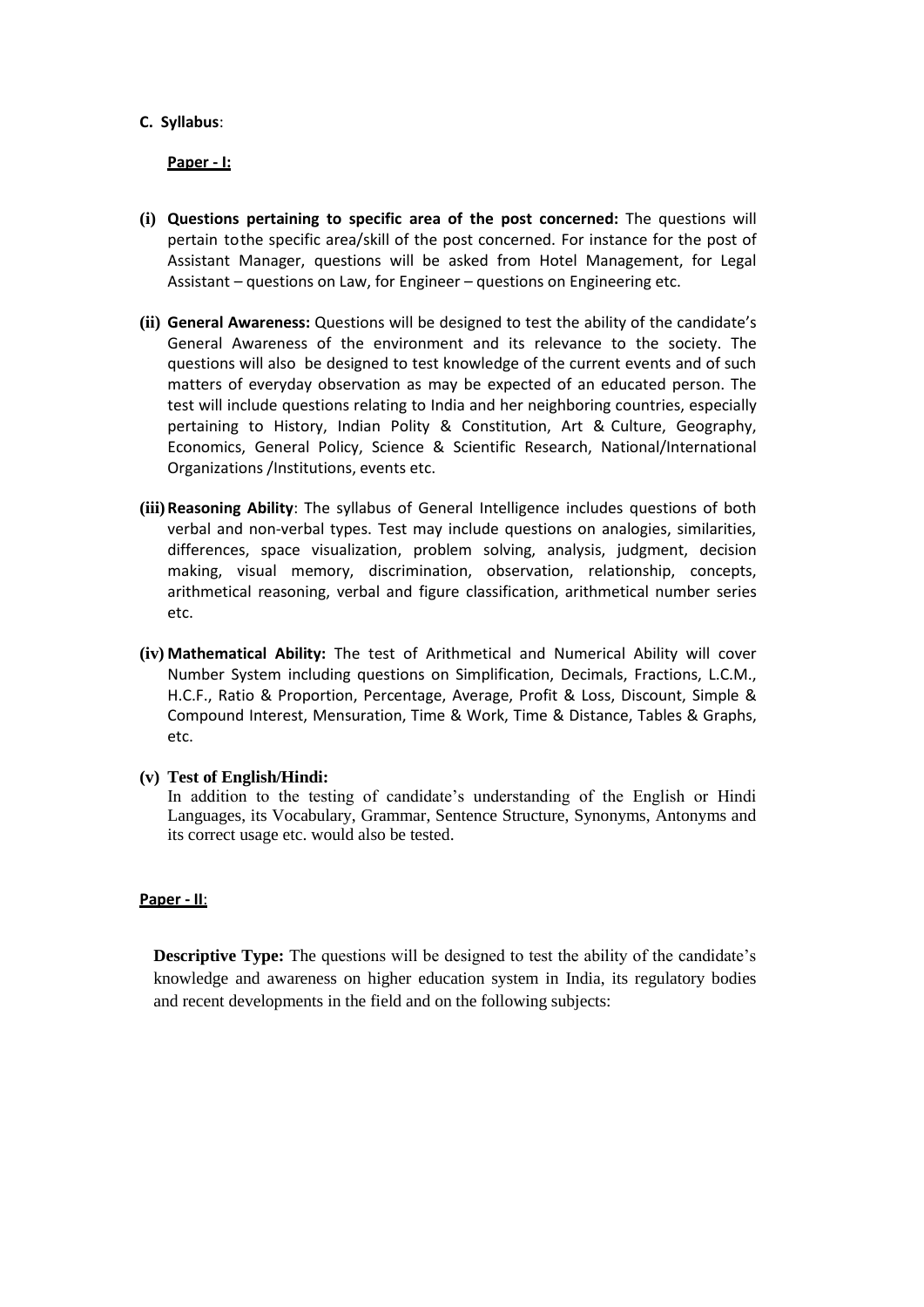| <b>Topic</b>                                                                                                | <b>Marks allocated</b>                       |
|-------------------------------------------------------------------------------------------------------------|----------------------------------------------|
| Basic<br>knowledge<br>pertaining<br>functional,<br>to                                                       | 100 marks (10questions x 10 marks)           |
| procedural aspect of the work profile of the post<br>concerned.                                             | Each question to be answered in 100<br>words |
| Situation Test analysis, where the candidates                                                               | $25$ marks $(200 \text{ words})$             |
| reaction would be sought on a given situation test                                                          |                                              |
| case                                                                                                        |                                              |
| Knowledge of Computers with special reference to<br>knowledge of word processing, data analysis<br>packages | 25 marks                                     |
| Essay                                                                                                       | 50 marks (500 words)                         |

## **D. Skill Test:**

The skill test shall be qualifying in nature and no additional credits for the same shall be allocated.

### **Note**:

- 1) The question paper should be bilingual (English and Hindi) and the applicant will have the option to respond in either of the languages. However, the same medium of language must be used throughout.
- 2) The questions in the written test will be of the level of degree/diploma/examination which is defined as the minimum eligibility for the respective post.
- 3) The minimum qualifying marks for Paper I and Paper II separately shall be 45% for the unreserved posts and 40% for the posts reserved for OBC category and 35% for the posts reserved for SC/ST/ PwBD category. If the number of candidates qualifying is more than 30 times the advertised posts, the merit list would be restricted to 30 times the advertised posts for the purpose of shortlisting the candidates for skill test.
- 4) Answer script of Paper-II of a candidate would be evaluated only if the candidate qualifiesin Paper-I.
- 5) There shall be negative marking for wrong answers in Paper I to the tune of  $1/4<sup>th</sup>$  of marks allocated per question.
- 6) Merit list shall be drawn only for candidates who qualify Paper I, Paper II and skill test, separately. The Merit list shall be drawn on the basis of combined scores of Paper I and Paper II only.
- 7) In case of bunching/bracketing of candidates in the results of the written test, the priority/merit list would be decided as follows:
	- a) The candidate having more marks in aggregate in the examination/degree/diploma which is defined as the minimum eligibility for the respective post will be given preference.
	- b) In case of further bunching/bracketing of candidates, candidate senior in age.

--------

c) In case option at (a) and (b) is exhausted, it will be decided through draw of lots.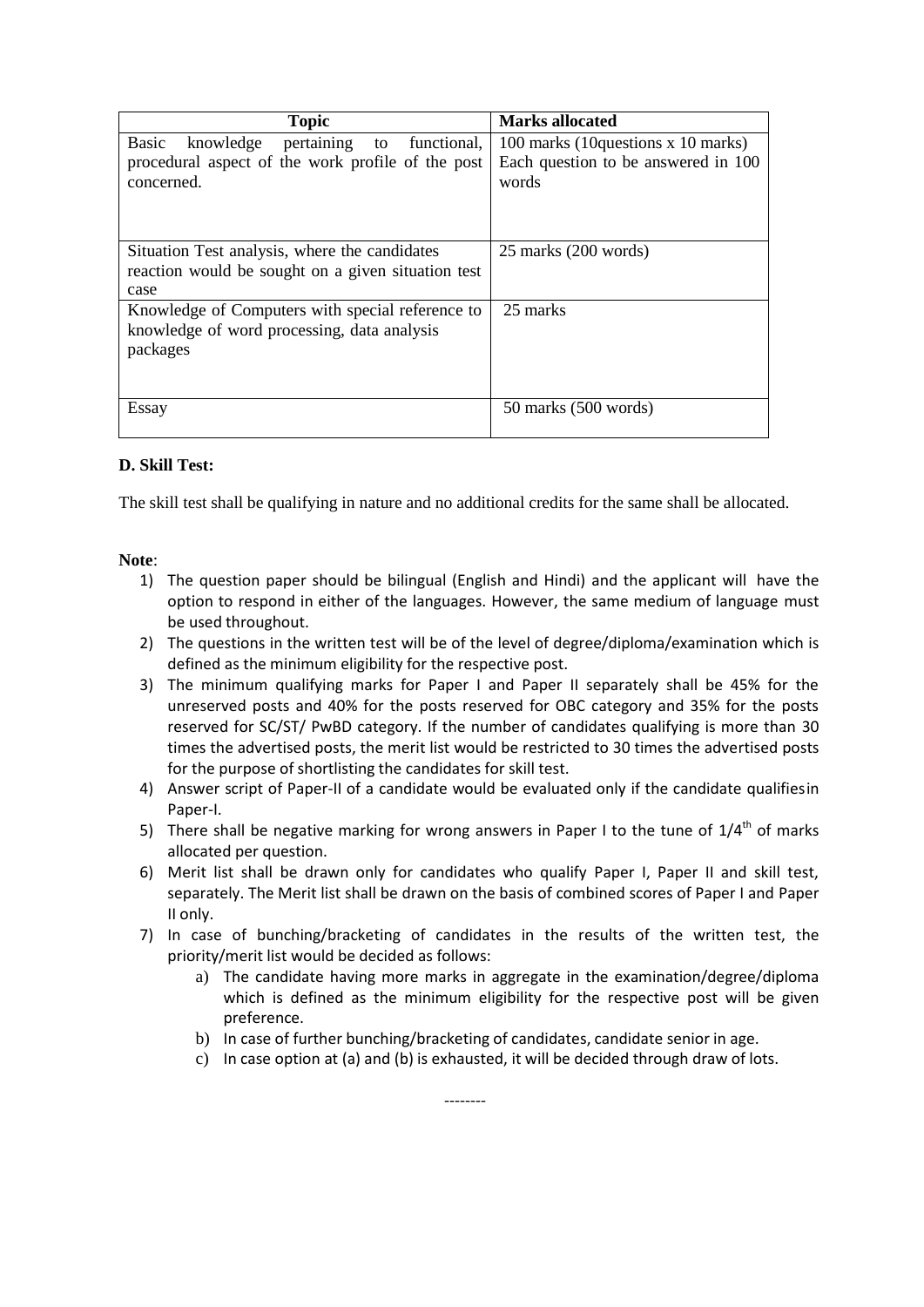# **Scheme of Examination for Direct Recruitment for the post of LABORATORY ASSISTANT**

The following shall be the scheme of examination, components of written test and its syllabus for the post of **LABORATORY ASSISTANT**

| <b>Written Test</b>                            |                          |                                  |
|------------------------------------------------|--------------------------|----------------------------------|
| $Paper - I (MCO)$                              | Time: $2 \text{ hrs.}^*$ | Max. Marks:                      |
| General Science & Awareness                    |                          | 300 marks                        |
| $(150$ questions)                              |                          | $(150$ questions)                |
| $Paper - II$                                   | Time: $3 \text{ hrs.}^*$ | Max. Marks:                      |
| Subject specific laboratory based practical    |                          | 150 marks                        |
| questions                                      |                          |                                  |
| <b>Skill Test</b>                              | Time:                    | The test will be of 50 marks. To |
| Skills pertaining to subject matter of the     | 1 hr.                    | qualify the candidate should     |
| concerned post would be assessed through a     |                          | obtain 30 marks.                 |
| skill test to be conducted by the concerned    |                          | This will, however, be only      |
| department under the direct supervision of     |                          | qualifying in nature.            |
| HOD/Dean of concerned Faculty/Principal of     |                          |                                  |
| College.                                       |                          |                                  |
| The skill test shall be conducted in a manner  |                          |                                  |
| which will elicit the ability of the candidate |                          |                                  |
| in handling various scientific/ humanities     |                          |                                  |
| experiments/tests, as the case may be in a     |                          |                                  |
| typical laboratory setup of the concerned      |                          |                                  |
| department. This skill test is aimed to check  |                          |                                  |
| the practical knowledge of the candidate in    |                          |                                  |
| terms of various Do's and Don'ts in a          |                          |                                  |
| laboratory related to various hazards,         |                          |                                  |
| precautions etc.                               |                          |                                  |
| <b>Total Marks (300+150)</b>                   |                          | 450 marks                        |

## **A. Scheme of Examination:**

\*15 minutes extra per hour would be given to Visually Handicapped, Cerebral Palsy candidates or similarly placed candidates from PwBD category.

|             | <b>TEST COMPONENTS</b>            | <b>DURATION: 2 hours</b>      |              |
|-------------|-----------------------------------|-------------------------------|--------------|
| $Paper - I$ |                                   | OF<br>NO.<br><b>QUESTIONS</b> | <b>MARKS</b> |
| (i)         | General Science                   | 60                            | 120          |
| (ii)        | <b>General Awareness</b>          | 20                            | 40           |
| (iii)       | <b>Reasoning Ability</b>          | 20                            | 40           |
| (iv)        | <b>Mathematical Ability</b>       | 30                            | 60           |
| (v)         | Test of Language English or Hindi | 20                            | 40           |
|             | <b>TOTAL</b>                      | <b>150</b>                    | 300          |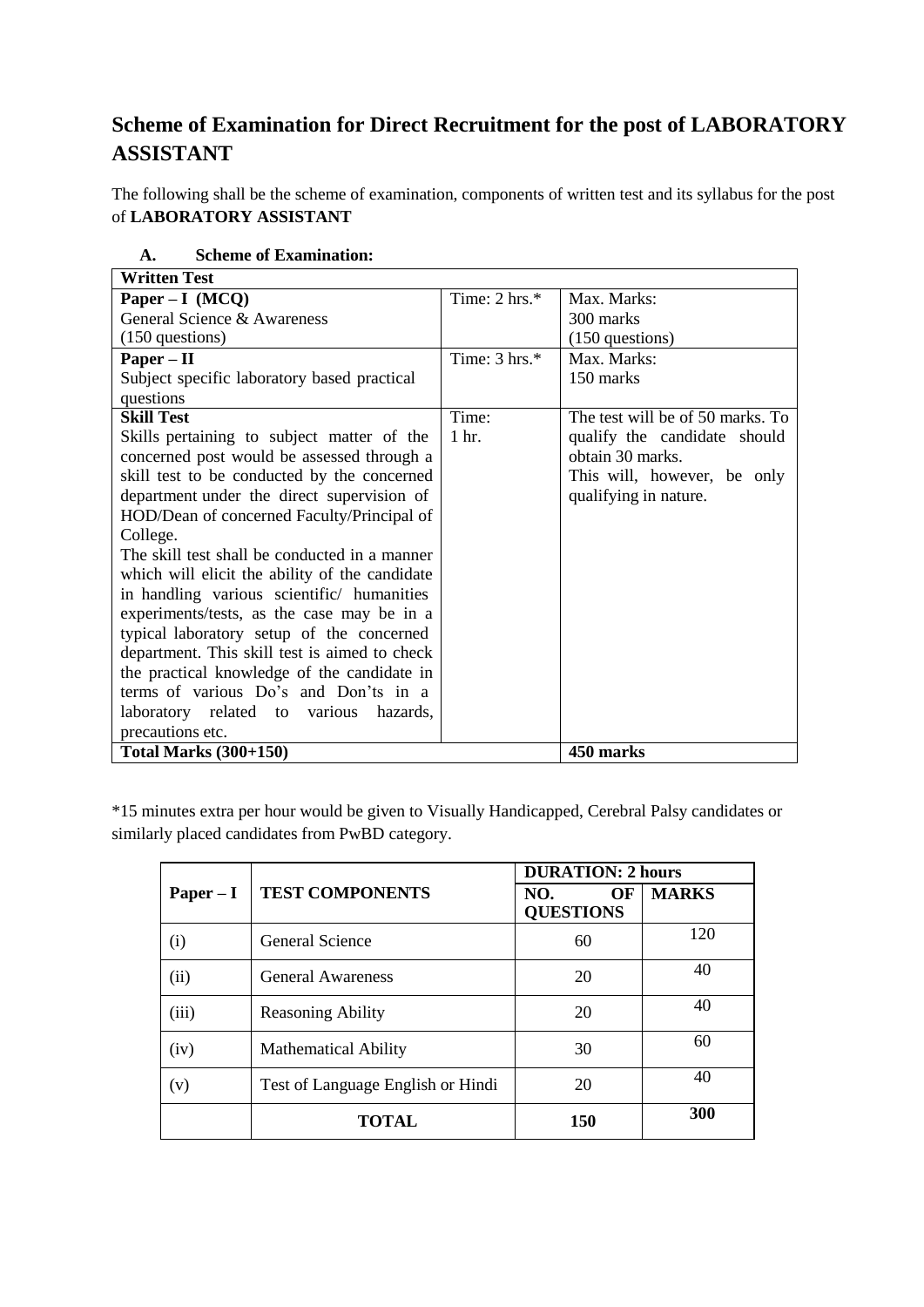#### **B. Detailed Syllabus for Paper I:**

- **(i) General Science:** Questions will be designed to test the knowledge of science, laboratory equipment and lab practice. The questions may be from all the spheres of science, however, emphasis would be on the field of science pertaining to the department for which the candidateis being assessed. In case of appointment in departments under the Faculty of Arts/Social Sciences/Mathematical Sciences questions pertaining to the subject matter of the concerned department may also be included.
- **(ii) General Awareness:** Questions will be designed to test the ability of the candidate's General Awareness of the environment and its relevance to the society. The questions will also be designed to test knowledge of the current events and of such matters of everyday observation as may be expected of an educated person. The test will include questions relating to India and her neighboring countries, especially pertaining to History, Indian Polity & Constitution, Art & Culture, Geography, Economics, General Policy, Science & Scientific Research, National/International Organizations /Institutions, events etc.
- **(iii)Reasoning Ability**: The syllabus of General Intelligence includes questions of both verbal and non-verbal types. Test may include questions on analogies, similarities, differences, space visualization, problem solving, analysis, judgment, decision making, visual memory, discrimination, observation, relationship, concepts, arithmetical reasoning, verbal and figure classification, arithmetical number series etc.
- **(iv) Mathematical Ability:** The test of Arithmetical and Numerical Ability will cover Number System including questions on Simplification, Decimals, Fractions, L.C.M., H.C.F., Ratio & Proportion, Percentage, Average, Profit & Loss, Discount, Simple & Compound Interest, Mensuration, Time & Work, Time & Distance, Tables & Graphs, etc.

#### **(v) Test of Language English or Test of Language Hindi:**

In addition to the testing of candidate's understanding of the English or Hindi Languages, its Vocabulary, Grammar, Sentence Structure, Synonyms, Antonyms and its correct usage etc. would also be tested.

C. **Paper - II:** Subject specific laboratory based practical questions. The paper will cover the following areas:

| <b>Topic</b>                                                                                                  | <b>Marks allocated</b>                                     |
|---------------------------------------------------------------------------------------------------------------|------------------------------------------------------------|
| • Subject specific laboratory based<br>practical questions                                                    | <b>Section 1 - MCQ</b><br>100 marks (50 questions)         |
| • Knowledge of Computers with<br>special reference to knowledge of<br>word processing, data analysis packages | <b>Section 2</b> – Descriptive 50<br>marks $(5$ questions) |

#### **D. Skill Test:**

The skill test shall be qualifying in nature and no additional credits for the same shall be allocated.

This skill test is aimed to check the practical knowledge of the candidate in terms of various Do's and Don'ts in a laboratory related to various hazards, precautions etc.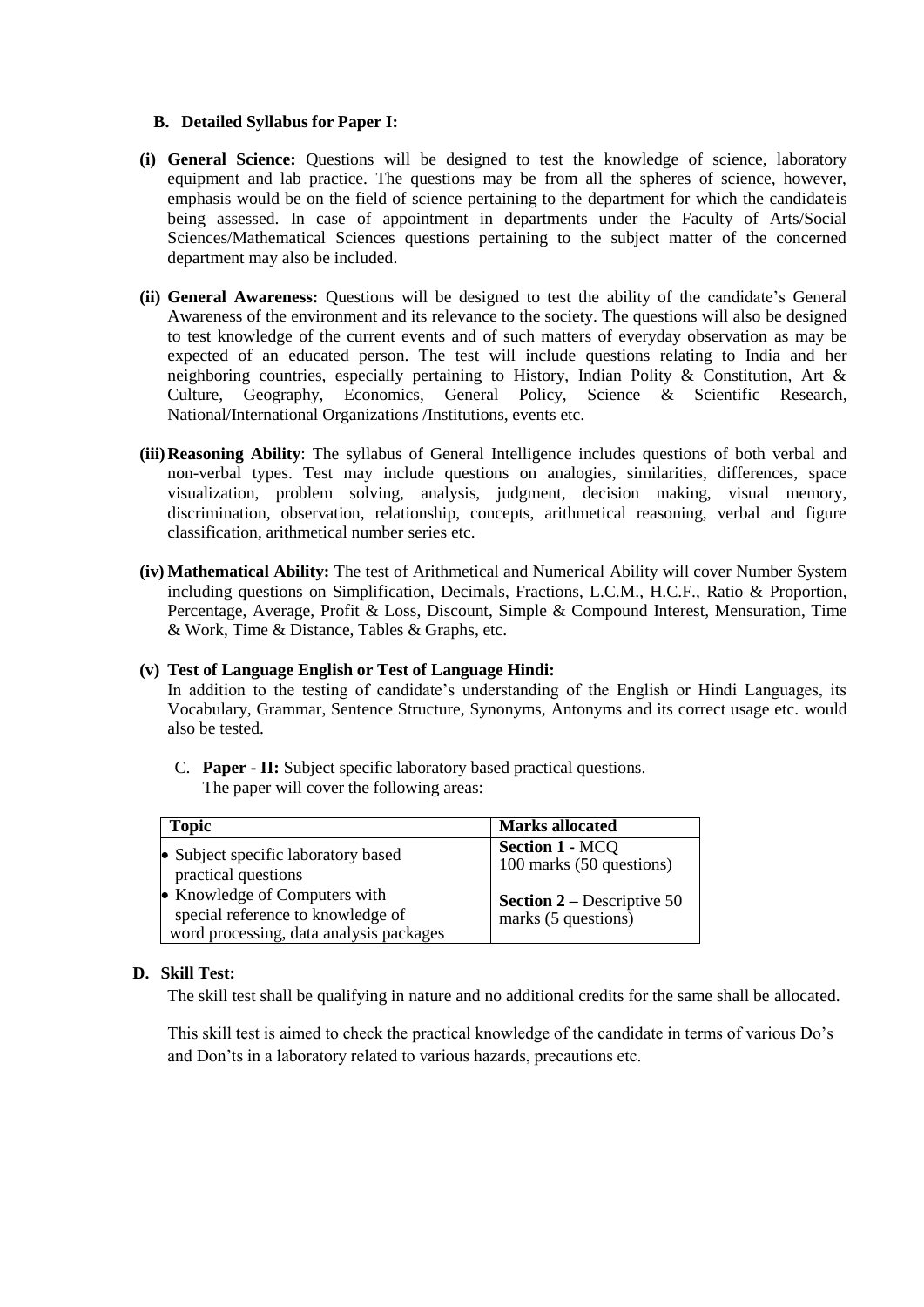#### **Note:**

- 1. The question paper should be bilingual (English and Hindi) and the applicant will have the option to respond in either of the languages. However, the same medium of language must be used throughout.
- 2. The questions in the written test will be of the level of degree/diploma/examination which is defined as the minimum eligibility for the respective post.
- 3. The minimum overall qualifying marks for Paper I and Paper II shall be 45% for the unreserved posts and 40% for the posts reserved for OBC category and 35% for the posts reserved for SC/ST/ PwBD category. If the number of candidates qualifying is more than 30 times the advertised posts, the merit list would be restricted to 30 times the advertised posts for the purpose of shortlisting the candidates for skill test.
- 4. Answer script of Paper-II of a candidate would be evaluated only if the candidate qualifies in Paper-I.
- 5. There shall be negative marking for wrong answers in MCQ based questions to the tune of 1/4th of marks allocated per question.
- 6. Merit list shall be drawn only for candidates who qualify Paper I, Paper II and skill test, separately. The Merit list shall be drawn on the basis of combined scores of Paper I and Paper II only.
- 7. In case of bunching/bracketing of candidates in the results of the written test, the priority/merit list would be decided as follows:
	- a) The candidate having more marks in aggregate in the examination/degree/diploma which is defined as the minimum eligibility for the respective post will be given preference.
	- b) In case of further bunching/bracketing of candidates, candidate senior in age will be given preference.
	- c) In case option at (a) and (b) is exhausted, it will be decided through draw of lots.

**--------**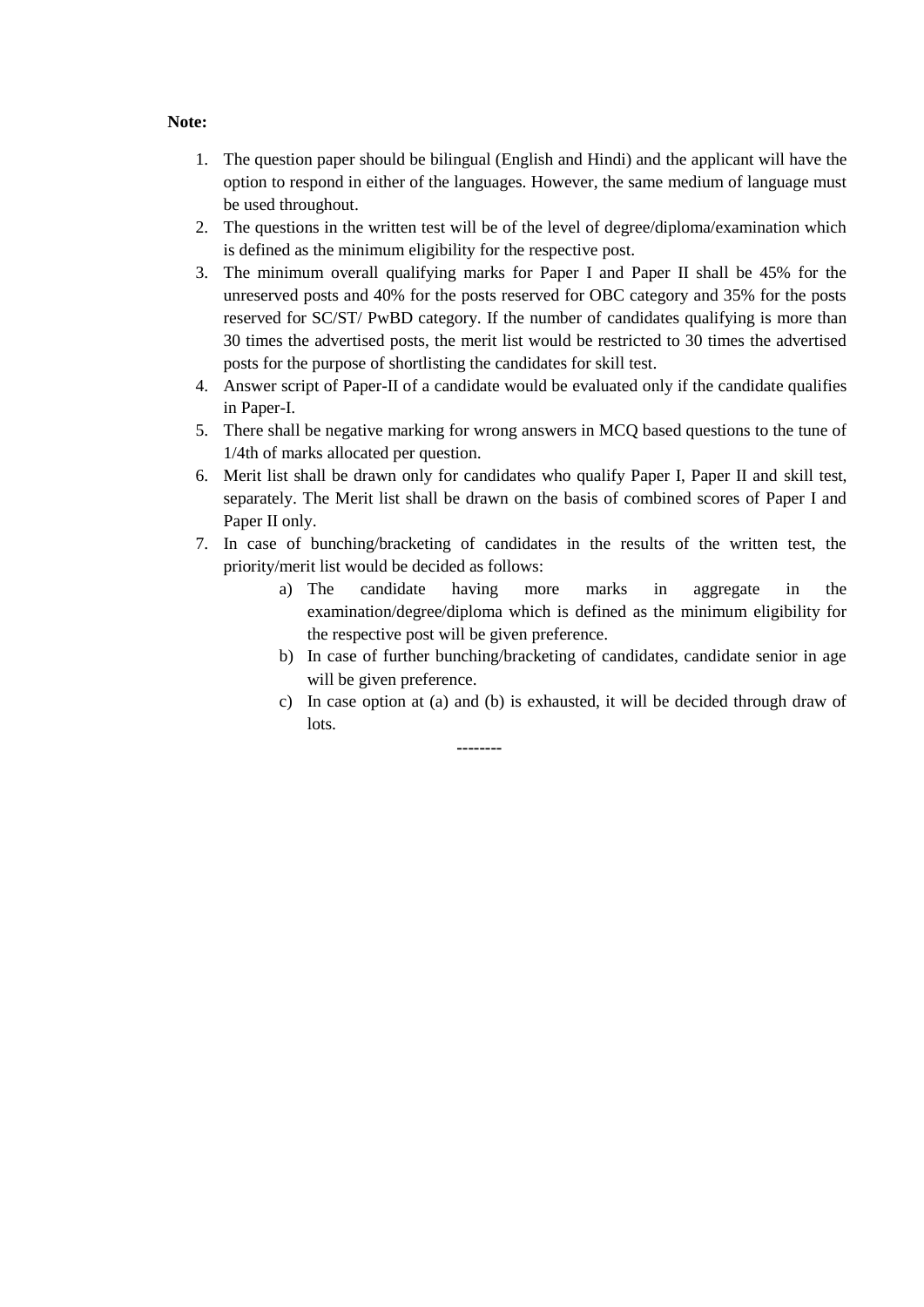# **Scheme of Examination for Direct Recruitment for the post of LABORATORYATTENDANT**

The following shall be the scheme of examination, components of written test and its syllabus forthe post of **LABORATORY ATTENDANT**

#### **A. Scheme of Examination:**

| <b>Written Test</b>                  |                          |             |
|--------------------------------------|--------------------------|-------------|
| <b>Objective Type (MCQ)</b>          | Time: $3 \text{ hrs.}^*$ | Max. Marks: |
| <b>General Science and Awareness</b> |                          | 300 marks   |
| $(150$ questions)                    |                          |             |
| <b>Total Marks</b><br>300 marks      |                          |             |

\*15 minutes extra per hour would be given to Visually Handicapped, Cerebral Palsy candidatesor similarly placed candidates from PwBD category.

|               | Objective<br>NO.<br><b>TEST COMPONENTS</b><br><b>QUESTIONS</b> |     | <b>DURATION: 3 hours</b> |  |  |
|---------------|----------------------------------------------------------------|-----|--------------------------|--|--|
| Type<br>(MCQ) |                                                                |     | <b>MARKS</b>             |  |  |
| (i)           | <b>General Science</b>                                         | 60  | 120                      |  |  |
| (ii)          | <b>General Awareness</b>                                       | 20  | 40                       |  |  |
| (iii)         | <b>Reasoning Ability</b>                                       | 20  | 40                       |  |  |
| (iv)          | <b>Mathematical Ability</b>                                    | 30  | 60                       |  |  |
| (v)           | Test of Language English or Hindi                              | 20  | 40                       |  |  |
|               | <b>TOTAL</b>                                                   | 150 | 300                      |  |  |

#### **B. Detailed Syllabus:**

- **(i) General Science:** Questions will be designed to test the knowledge of science, laboratory equipment and lab practice. The questions may be from all the spheres of science, however, emphasis would be on the field of science pertaining to the department for which the candidateis being assessed. In case of appointment in departments under the Faculty of Arts/Social Sciences/Mathematical Sciences questions pertaining to the subject matter of the concerned department may also be included.
- **(ii)** For Computer Laboratory Attendant the questions may be based on computer science and computer applications.
- **(iii)General Awareness:** Questions will be designed to test the ability of the candidate's General Awareness of the environment and its relevance to the society. The questions will also be designed to test knowledge of the current events and of such matters of everyday observation as may be expected of an educated person. The test will include questions relating to India and her neighboring countries, especially pertaining to History, Indian Polity & Constitution, Art & Culture, Geography, Economics, General Policy, Science & Scientific Research, National/International Organizations /Institutions, events etc.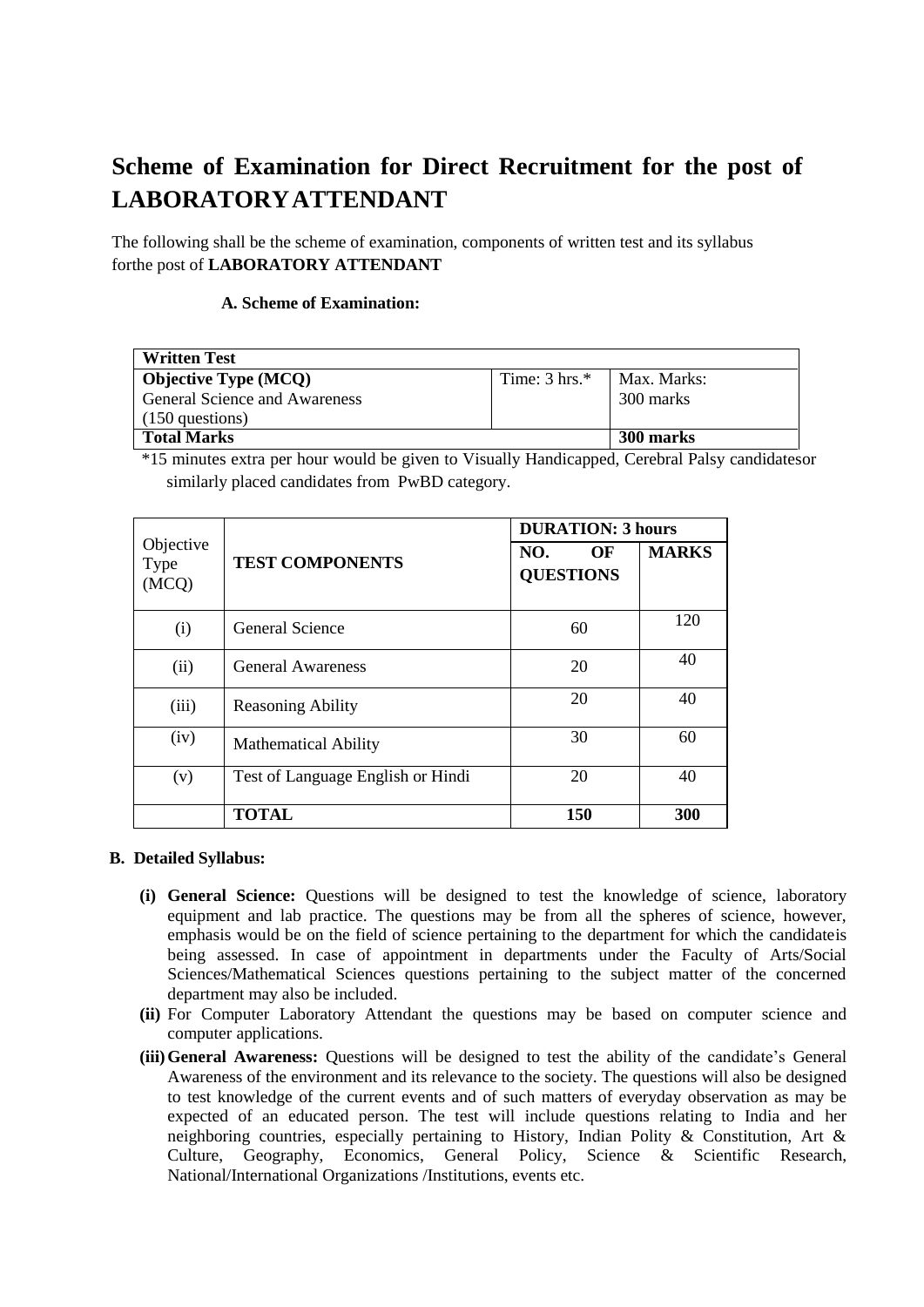- **(iv) Reasoning Ability**: The syllabus of General Intelligence includes questions of both verbal and non-verbal types. Test may include questions on analogies, similarities, differences, space visualization, problem solving, analysis, judgment, decision making, visual memory, discrimination, observation, relationship, concepts, arithmetical reasoning, verbal and figure classification, arithmetical number series etc.
- **(v) Mathematical Ability:** The test of Arithmetical and Numerical Ability will cover Number System including questions on Simplification, Decimals, Fractions, L.C.M., H.C.F., Ratio & Proportion, Percentage, Average, Profit & Loss, Discount, Simple & Compound Interest, Mensuration, Time & Work, Time & Distance, Tables & Graphs, etc.

#### **(vi) Test of Language English or Test of Language Hindi:**

In addition to the testing of candidate's understanding of the English or Hindi Languages, its Vocabulary, Grammar, Sentence Structure, Synonyms, Antonyms and its correct usage etc. would also be tested.

#### **Note**:

- 1. The question paper should be bilingual (English and Hindi) and the applicant will have the option to respond in either of the languages. However, the same medium of language must be used throughout.
- 2. The questions in the written test will be of the level of degree/diploma/examination which is defined as the minimum eligibility for the respective post.
- 3. The minimum overall qualifying marks for written test shall be 45% for the unreserved posts and 40% for the posts reserved for OBC category and 35% for the posts reserved for SC/ST/ PwBD category. If the number of candidates qualifying is more than 30 times the advertised posts, the merit list would be restricted to 30 times the advertised posts for the purpose of shortlisting the candidates for skill test.
- 4. There shall be negative marking for wrong answers in MCQ based questions to the tune of  $1/4<sup>th</sup>$  of marks allocated per question.
- 5. Merit list shall be drawn only for candidates who qualify written test.
- 6. In case of bunching/bracketing of candidates in the results of the written test, the priority/merit list would be decided as follows:
	- a) The candidate having more marks in aggregate in the examination/degree/diploma which is defined as the minimum eligibility for the respective post will be given preference.
	- b) In case of further bunching/bracketing of candidates, candidate senior in age will be given preference.
	- c) In case option at (a) and (b) is exhausted, it will be decided through draw of lots.

----------------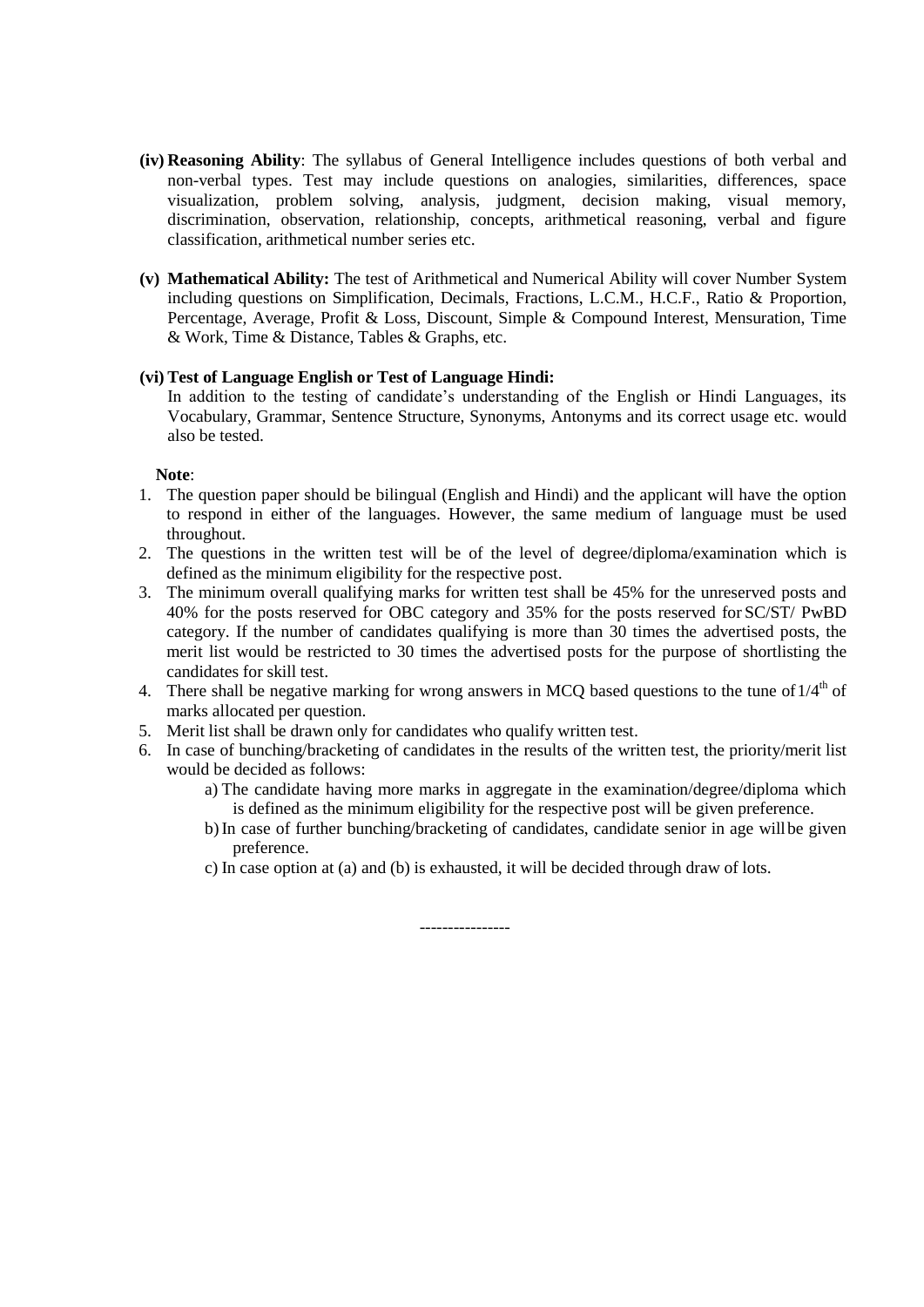# **Scheme of Examination for Direct Recruitment to the Post of Junior Assistant**

The following shall be the scheme of Examination, components of written test and its syllabus for recruitment to the post of **Junior Assistant and equivalent** by direct recruitment:

### **A. Scheme of the Examination**:

| <b>Written Test</b> |                            |            |                      |
|---------------------|----------------------------|------------|----------------------|
|                     | Type of Examination        | Time:*     | Max marks:           |
| Paper-I             | MCQ Type                   | 3 hours    | $200(200$ questions) |
| <b>Paper-II</b>     | Essay & Comprehension test | $1.5$ hour | 100                  |
| <b>Total Marks</b>  |                            |            | 300                  |

\*15 minutes extra per hour would be given to Visually Handicapped, Cerebral Palsy candidatesor similarly placed candidates from PwBD category.

### **B. Test components**:

|         |                           |                            | <b>DURATION: 3 hours</b> |  |  |
|---------|---------------------------|----------------------------|--------------------------|--|--|
| Paper-I | <b>TEST COMPONENTS</b>    | NO. OF<br><b>QUESTIONS</b> | <b>MARKS</b>             |  |  |
| (i)     | General awareness         | 50                         | 50                       |  |  |
| (ii)    | Reasoning ability         | 50                         | 50                       |  |  |
| (iii)   | Mathematical ability      | 50                         | 50                       |  |  |
| (iv)    | Language English or Hindi | 50                         | 50                       |  |  |
|         | TOTAL                     | <b>200</b>                 | 200                      |  |  |

|                 | <b>TEST COMPONENTS</b>                  | DURATION : 1 hour<br><b>MARKS</b> |
|-----------------|-----------------------------------------|-----------------------------------|
| <b>Paper-II</b> | Essay, comprehension $&$ letter writing | 100                               |
|                 | <b>TOTAL</b>                            | 100                               |

|                   | <b>TEST COMPONENTS</b> | <b>DETAILS</b>                                                                                                                                        |
|-------------------|------------------------|-------------------------------------------------------------------------------------------------------------------------------------------------------|
| <b>SKILL TEST</b> | On spot typing test    | Qualifying speed shall be at least 35<br>words per minute in English or 30 words<br>per minute in Hindi, which will<br>be tested on a computer (PC).* |

**\* PwBD** candidates for whom complete exemption for type test is provided as per guidelines issued by Central Government, will be exempt from the skill test.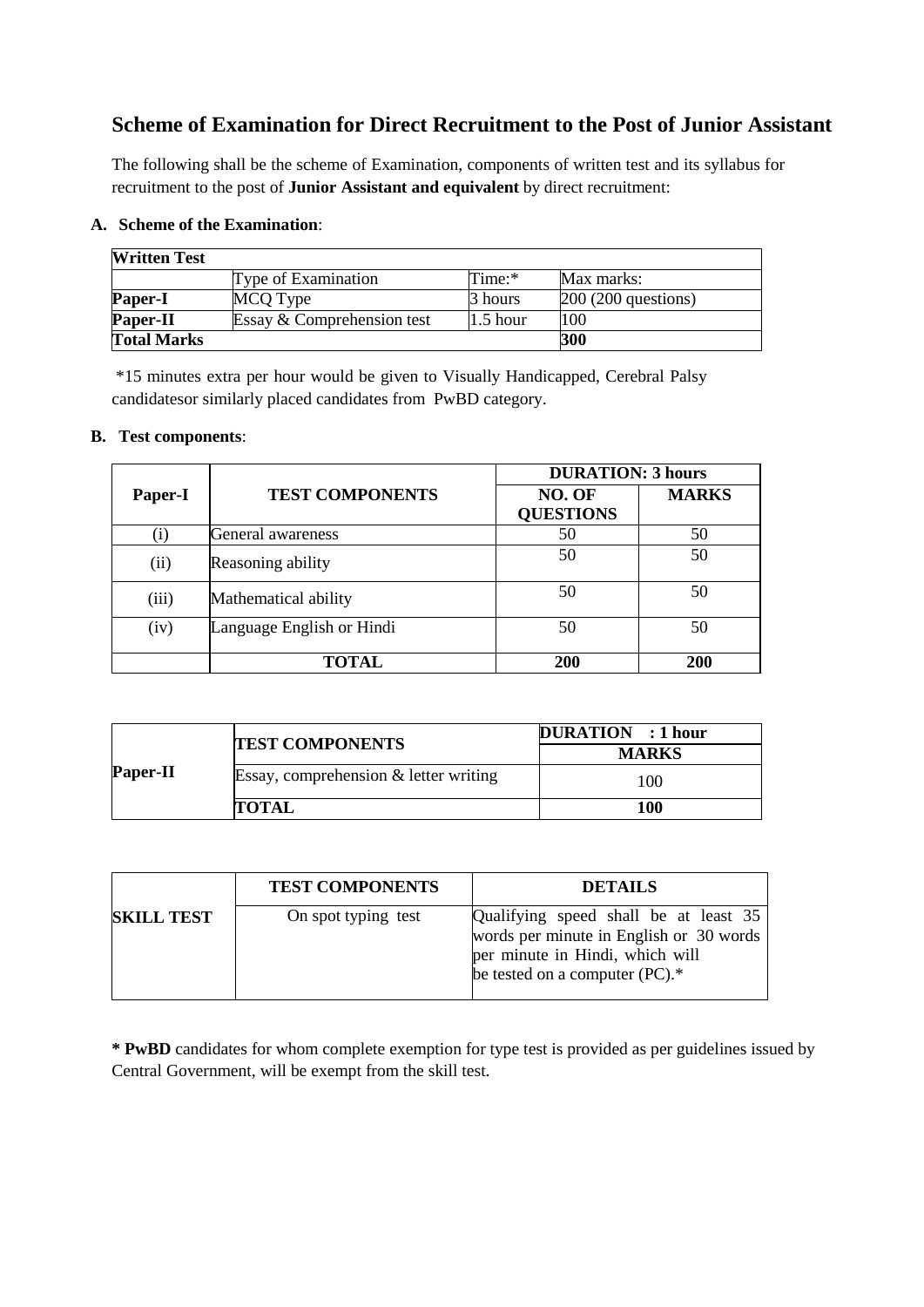### **C. Syllabus:**

### **Paper I:**

- **(i) General Awareness:** Questions will be designed to test the ability of the candidate's General Awareness of the environment and its relevance to the society. The questions will also be designed to test knowledge of the current events and of such matters of everyday observation as may be expected of an educated person. The test will include questions relating to India and her neighboring countries, especially pertaining to History, Indian Polity & Constitution, Art & Culture, Geography, Economics, General Policy, Science & Scientific Research, National/International Organizations /Institutions, events etc.
- **(ii) Reasoning Ability:** The syllabus includes questions of both verbal and non-verbal types. Test may include questions on analogies, similarities, differences, space visualization, problem solving, analysis, judgment, decision making, visual memory, discrimination, observation, relationship, concepts, arithmetical reasoning, verbal and figure classification, arithmetical number series etc.
- **(iii)Mathematical Ability**: The test will cover Number System including questions on Simplification, Decimals, Fractions, L.C.M., H.C.F., Ratio & Proportion, Percentage, Average, Profit & Loss, Discount, Simple & Compound Interest, Mensuration, Time & Work, Time & Distance, Tables & Graphs, etc.

### **(iv) Test of English or Hindi:**

In addition to the testing of candidate's understanding of the English or Hindi Languages, its Vocabulary, Grammar, Sentence Structure, Synonyms, Antonyms and its correct usage etc. would also be tested.

#### **Paper – II:**

**Essay, comprehension & letter writing:** This test is meant for testing the applicability and correct usage of the language, where the candidates would be assessed through essay writing, comprehension and letter writing, situation test analysis etc.

#### **Skill Test:**

The typing test shall be a skill test, which shall be qualifying in nature and no additional credits for the same shall be allocated.

#### **Note**:

- 1. The question paper should be bilingual (English and Hindi) and the applicant will have the option to respond in either of the language. However, the same medium of language must be used throughout.
- 2. The questions in the written test will be of the level of degree/diploma/examination which is defined as the minimum eligibility for the respective post.
- 3. The minimum qualifying marks for Paper I and Paper II separately shall be 45% for the unreserved posts and 40% for the posts reserved for OBC category and 35% for the posts reserved for **SC/ST/ PwBD** category. If the number of candidates qualifying is more than 30 times the advertised posts, the merit list would be restricted to 30 times the advertised posts for the purpose of shortlisting the candidates for skill test.
- 4. Answer script of Paper-II of a candidate would be evaluated only if the candidate qualifies in Paper-I.
- 5. There shall be negative marking for wrong answers in Paper I to the tune of 1/4th of marks allocated per question.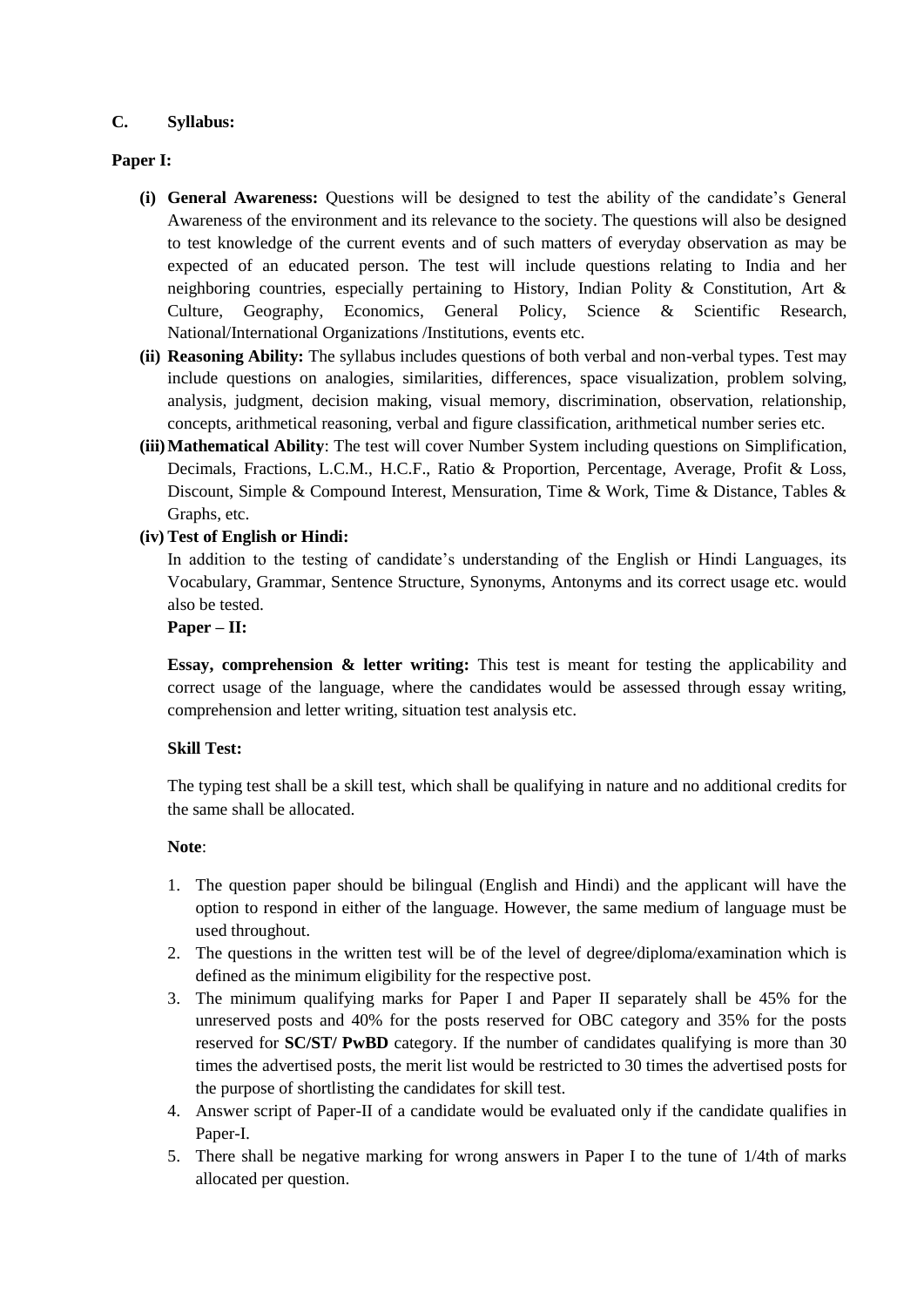- 6. Merit list shall be drawn only for candidates who qualify Paper I, Paper II and skill test, separately. The Merit list shall be drawn on the basis of combined scores of Paper I and Paper II only.
- 7. In case of bunching/bracketing of candidates in the results of the written test, the priority/merit list would be decided as follows:
	- a) The candidate having more marks in aggregate in the examination/degree/diploma which is defined as the minimum eligibility for the respective post will be given preference.
	- b) In case of further bunching/bracketing of candidates, candidate senior in age will be given preference.
	- c) In case option at (a) and (b) is exhausted, it will be decided through draw of lots.

-----------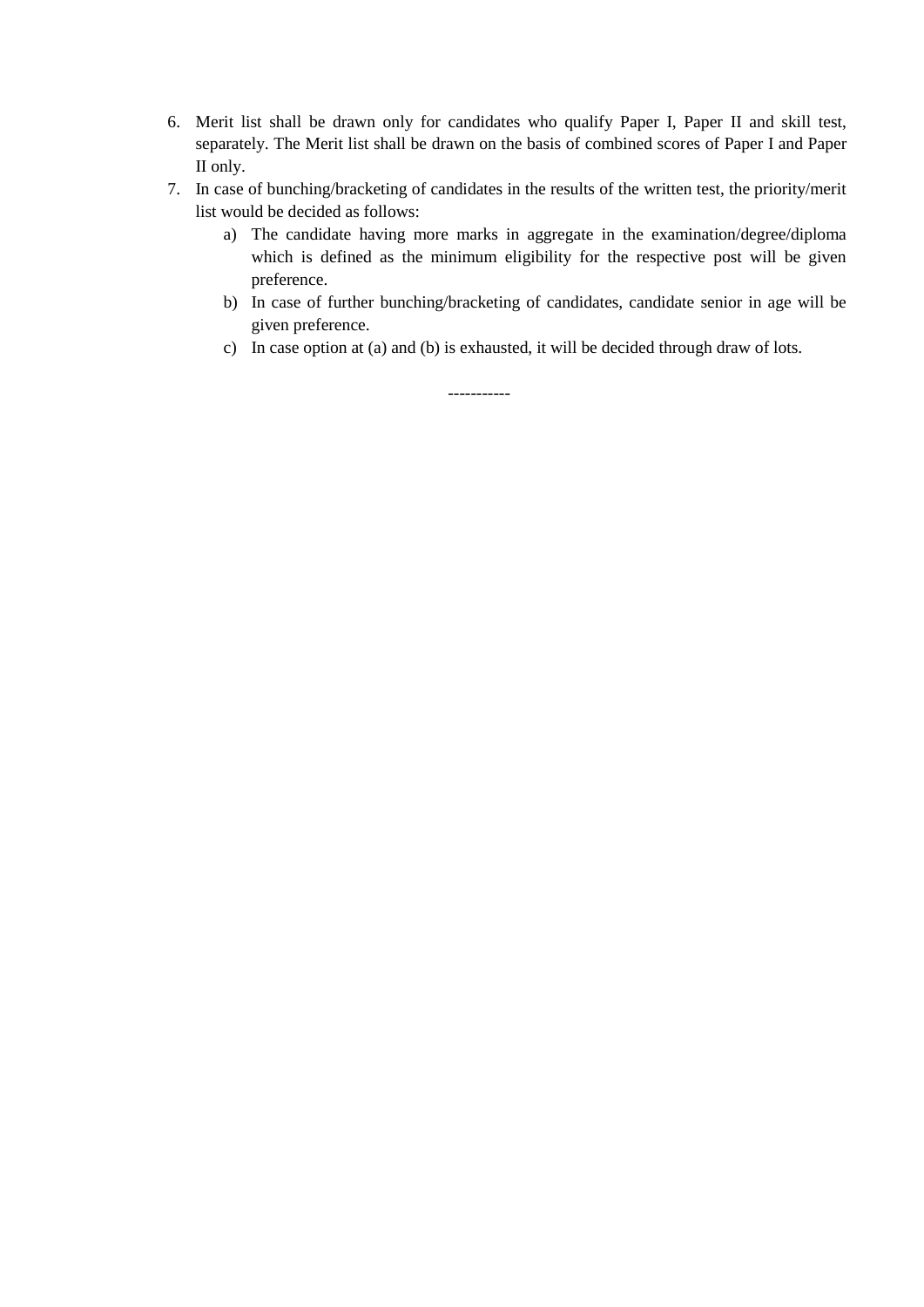# **Scheme of Examination for Direct Recruitment to the post of Library Attendant**

The following shall be the scheme of Examination, components of written test and its syllabus forrecruitment to the post of **Library Attendant** by the direct recruitment:

## **A. Scheme of Examination:**

| <b>Written Test</b>                                                                          |                          |                          |
|----------------------------------------------------------------------------------------------|--------------------------|--------------------------|
| <b>Objective Type (MCQ)</b><br>Library Aptitude, General Awareness etc.<br>$(150$ questions) | Time: $3 \text{ hrs.}^*$ | Max. Marks:<br>300 marks |
| <b>Total Marks</b>                                                                           | 300 marks                |                          |

\*15 minutes extra per hour would be given to Visually Handicapped, Cerebral Palsy candidatesor similarly placed candidates from PwBD category.

| Objective     | <b>TEST COMPONENTS</b>            | <b>DURATION: 3 hours</b>      |              |
|---------------|-----------------------------------|-------------------------------|--------------|
| Type<br>(MCQ) |                                   | NO.<br>OF<br><b>QUESTIONS</b> | <b>MARKS</b> |
| (i)           | Library Aptitude                  | 50                            | 100          |
| (ii)          | <b>General Awareness</b>          | 25                            | 50           |
| (iii)         | <b>Reasoning Ability</b>          | 25                            | 50           |
| (iv)          | <b>Mathematical Ability</b>       | 25                            | 50           |
| (v)           | Test of Language English or Hindi | 25                            | 50           |
|               | <b>TOTAL</b>                      | <b>150</b>                    | 300          |

### **B. Detailed Syllabus:**

- **(i) Library Aptitude:** Questions will be designed to test the knowledge and awareness on Library Information Science and recent development in the field of Library Science. The questions may be from all the spheres of library science.
- **(ii) General Awareness:** Questions will be designed to test the ability of the candidate's General Awareness of the environment and its relevance to the society. The questions will also be designed to test knowledge of the current events and of such matters of everyday observation as may be expected of an educated person. The test will include questions relating to India and her neighboring countries, especially pertaining to History, Indian Polity & Constitution, Art & Culture, Geography, Economics, General Policy, Science & Scientific Research, National/International Organizations /Institutions, events etc.
- **(iii)Reasoning Ability**: The syllabus of General Intelligence includes questions of both verbal and non-verbal types. Test may include questions on analogies, similarities, differences, space visualization, problem solving, analysis, judgment, decision making, visual memory, discrimination, observation, relationship, concepts, arithmetical reasoning, verbal and figure classification, arithmeticalnumber series etc.